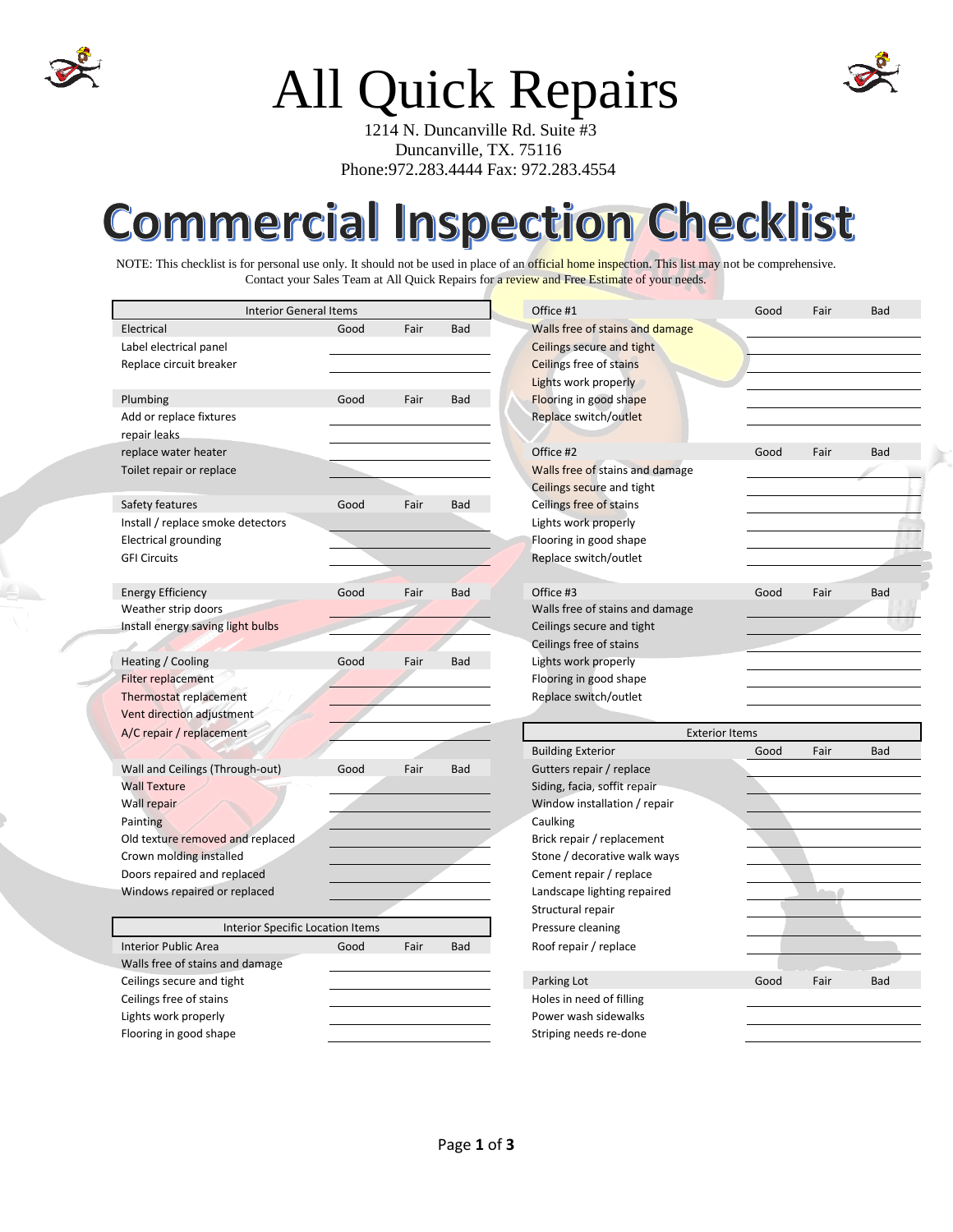

## All Quick Repairs









| <b>CLIENT INFORMATION:</b>  |                        |  |
|-----------------------------|------------------------|--|
| <b>CUSTOMER NAME(S):</b>    | <b>CONTACT PERSON:</b> |  |
| ADDRESS:                    |                        |  |
| CITY:                       | ZIP:<br>STATE:         |  |
| OFFICE #:                   | CELL:<br>FAX:          |  |
| EMAIL:                      |                        |  |
| <b>DESCRIPTION OF WORK:</b> |                        |  |
|                             |                        |  |